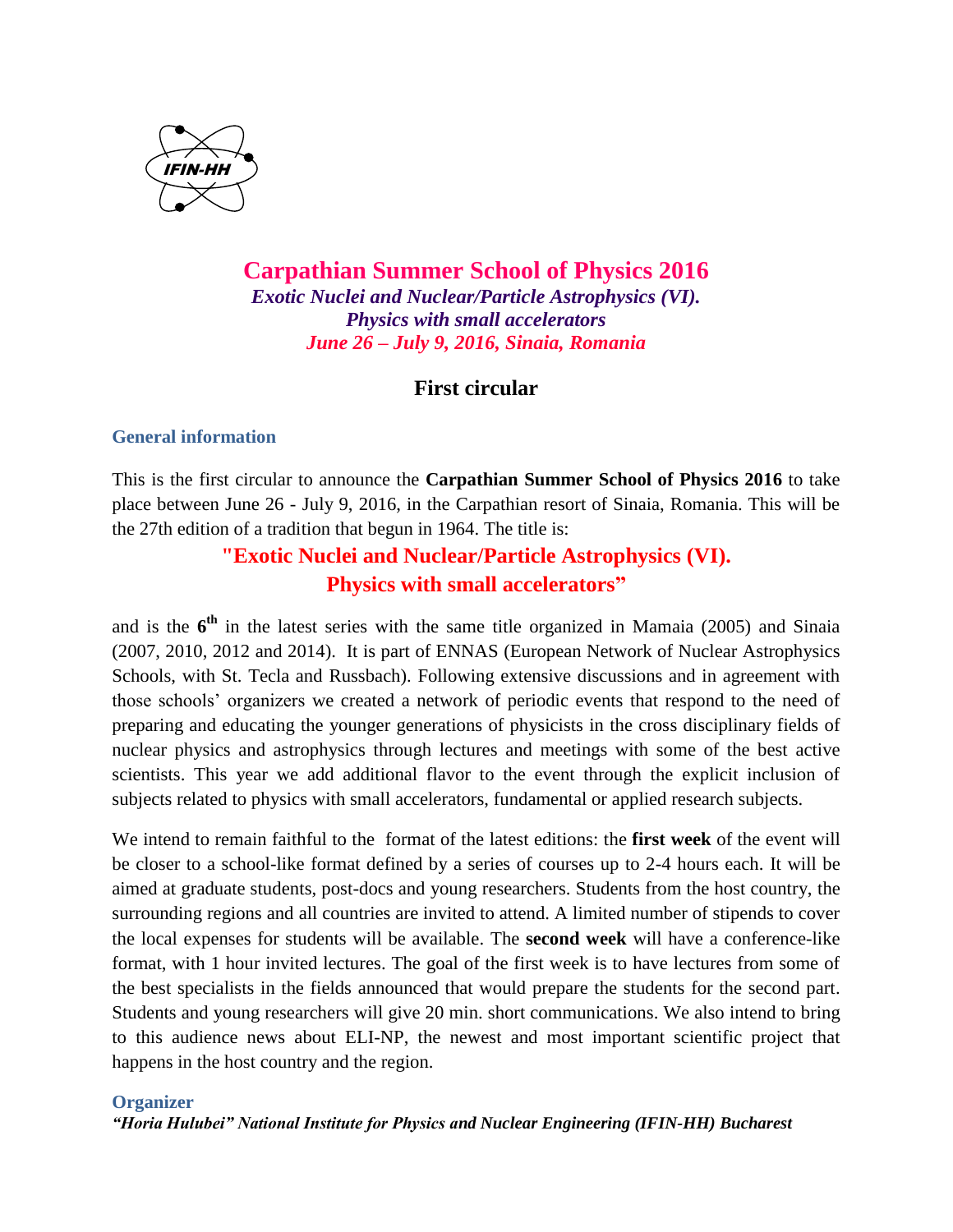**Topics include,** but are not restricted to:

- *Exotic nuclei*
- *Nuclear physics with RIBs*
- *Nuclear physics for astrophysics*
- *Stellar evolution. Compact stars and supernovae*
- *Astroparticle physics*
- *Stellar and laser induced plasmas*
- *Physics at ELI-NP*

#### **International Advisory Committee**:

**T. Aumann (Darmstadt) C. Bertulani (Commerce, TX) C. Diaconu (Marseille) M. El Eid (Beirut) F. Ferroni (Rome) Z. Fulop (Debrecen) S. Gales (Bucharest) M.G. Itkis (Dubna) J. Jose (Barcelona) A. J. Jull (Tucson) T. Kajino (Tokyo) K.H. Kampert (Wuppertal) U. Koester (Grenoble) K.-L. Kratz (Mainz) W. Kutschera (Vienna)**

- *Applications at small accelerators*
- *Nuclear astrophysics with small accelerators*
- *Instrumentation*
- *Accelerators for medical treatments, radioisotope production and industrial applications*
- **K. Langanke (Darmstadt) A. Mackova (Prague) V. A. Matveev (Dubna) N. Marginean (Bucharest) T. Motobayashi (Tokyo) N. Pietralla (Darmstadt) T. Sajavaara (Jyvaskyla) H. Schatz (East Lansing) Ch. Scheidenberger (Giessen) O. Sorlin (Caen) C. Spitaleri (Catania) H.-A. Synal (Zurich) G. V. Trubnikov (Dubna) M. Wiescher (Notre Dame) N. V. Zamfir (Bucharest)**

#### **Organizing Committee:**

*Livius Trache* and *Dan Gabriel Ghita*: chairs *Dan Filipescu and Tiberiu Sava*: scientific secretaries *Dan Cozma, Alexandra Saftoiu, Alexandra Chilug, Dana Tudor, Doru Pacesila*

## **Among the invited lecturers** (as of Dec.  $11<sup>th</sup> 2015$ ):

T. Aumann\* (Darmstadt), D. Balabanski (Bucharest), C. Bertulani (TAMU-Commerce), M. Borge\* (Geneve), A. Bonaccorso (Pisa), A. Bonasera (Catania), C. Diaconu (Marseille), M. Gai (New Haven), S. Gales (Bucharest), M. Hass (Rehovot), A. Haungs (Karlsruhe), M. Horoi (CMU), T. Kajino (Tokyo), U. Koster\* (Grenoble), K-L Kratz (Mainz), F. Ibrahim (Orsay), G. Martinez-Pinedo\* (Darmstadt), I. Mocioiu\* (Penn State), T. Motobayashi (Tokyo), A.M. Mukhamedzhanov\* (Texas A&M), J. Jose (Barcelona), M. Petrovici (Bucharest), J. Piekarewicz (Tallahassee), D. Savran\* (Darmstadt), S. Shlomo (Texas A&M), O. Sima (Bucharest), G. Souliotis\* (Athens), C. Spitaleri (Catania), P. Thirolf (Munich), H. Weller\* (Duke), M. Wiescher\* (Notre Dame), P.J. Woods\* (Edinburgh), S.J. Yennello\* (Texas A&M), A. Zilges (Cologne) etc. (*\** to be confirmed)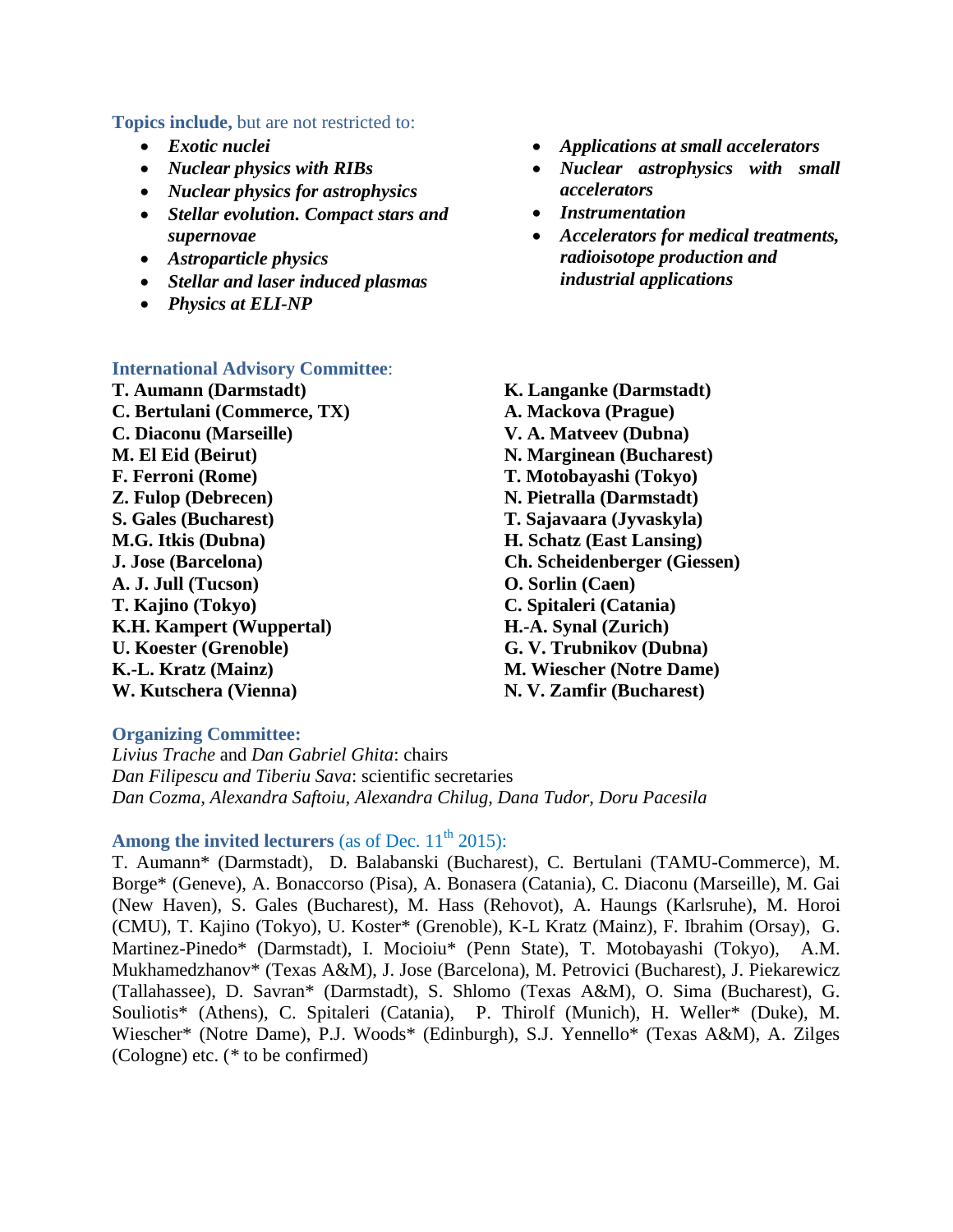### **Special events**

A special outreach session in a round table format is being planned for the **afternoon of Saturday July 2<sup>nd</sup>** . The subject proposed this year are:

#### **"JINR Dubna at 60"**

Officials of the host country involved in the research policy and in the management of research and higher education, JINR Dubna representatives, scientists working at JINR, politicians and media representatives will be invited to join the CSSP16 participants in open discussions on the above subjects. The session will be followed by the school's banquet. Sunday July  $3<sup>rd</sup>$  we plan the school excursion(s).

#### **Venue, attractions**

The conference will be held in **Sinaia**, a year-round mountain resort in the heart of the Carpathians, about 130 km north of Bucharest, about 1.5 hours drive from the main international airport of Romania.

During the school, we shall organize excursions and social events to give the participants the chance to know the Romanian landscape and culture. Sinaia is "the Pearl of the Carpathians", a prime tourist attraction and in close proximity to many first class natural and historical attractions of Romania. Extra activities, from visiting the Sinaia monastery and the Peles Castle (with its beautiful art collection or the open-air folklore exhibit and market), to dinning and wining at restaurants with live Romanian and international music, to mountain climbing, are all available within walking distance. Visits to old Transylvanian cities, like Brasov, Sibiu and Sighisoara, or to the Bran castle ("Dracula's castle") and Poiana Brasov, are possible by car, bus or train.

### **Accommodation**

The venue of the school will be Hotel International\*\*\*\* (http://www.international-sinaia.ro), a four star complex, where most of the participants *will be accommodated in single and double rooms and in luxury flats at the following prices:*

*Double room in single occupancy: 60 euro/day, about 270 lei (RON= Romanian currency), Double room in double occupancy: 34 euro/ person/day, about 150 lei Deluxe double room: 75 euro/day, about 340 lei*

*There will be also a limited number of suites available [ junior suite 83, executive junior suite 90 and one bedroom suite 125 euro/day, respectively.] These prices are offered only if the participants are registered via the organizers.*

*Breakfast is included in room's price.* 

*Lunches will be served at the same hotel and are included in the fee.* 

*Dinners can be pre-arranged at the same hotel at about 16 euro each, or the participants can chose to manage by themselves with these meals at other restaurants that are available around, in walking distance.*

A limited number of places in youth hostels just across the street will be available at lower rates for students. Please contact the organizers for advice on such arrangements.